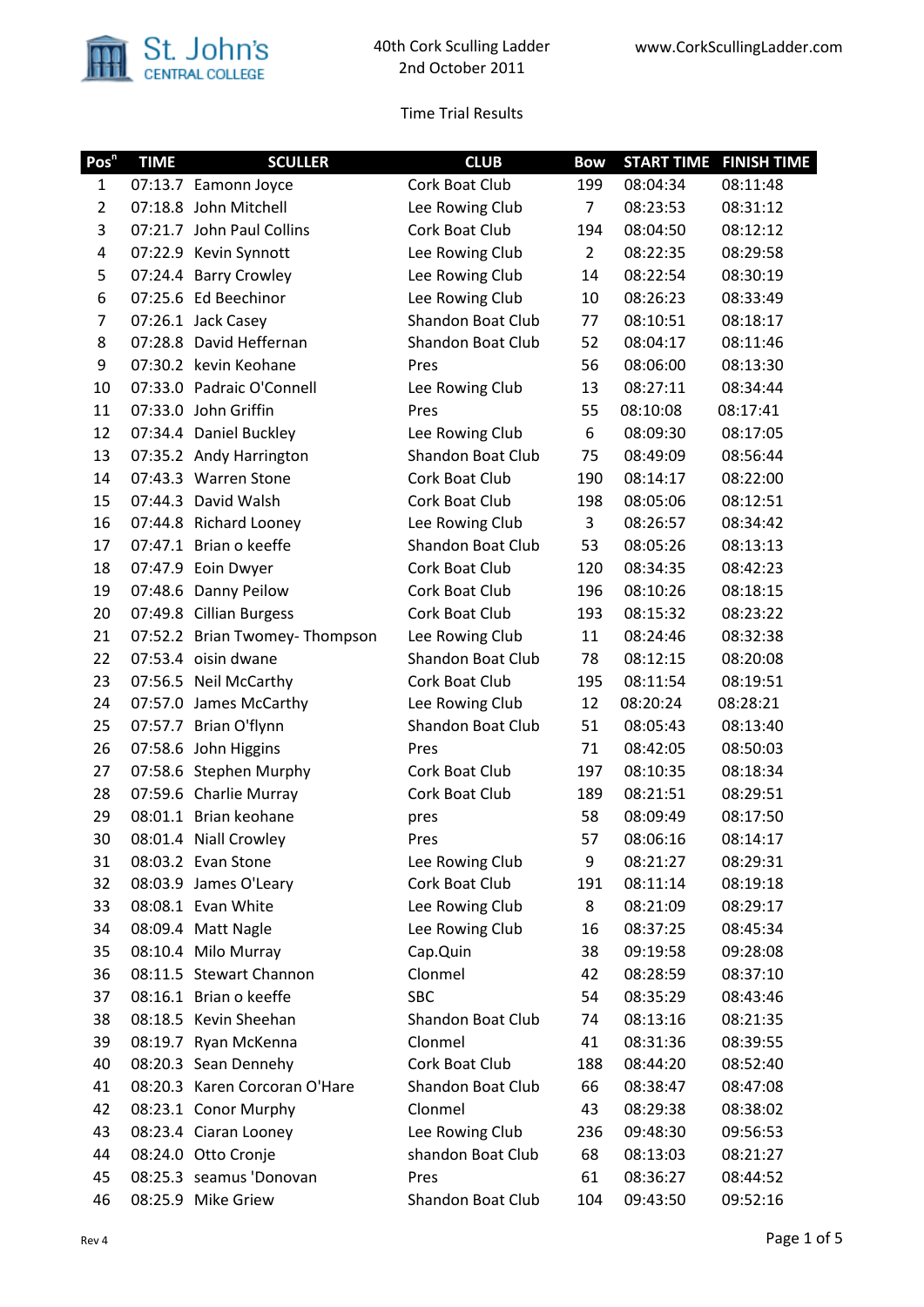

| Pos <sup>n</sup> | <b>TIME</b> | <b>SCULLER</b>              | <b>CLUB</b>              | <b>Bow</b> |          | <b>START TIME FINISH TIME</b> |
|------------------|-------------|-----------------------------|--------------------------|------------|----------|-------------------------------|
| 47               |             | 08:26.0 David Collins       | Lee Rowing Club          | 17         | 08:43:29 | 08:51:55                      |
| 48               |             | 08:26.7 Stewart Channon     | Clonmel                  | 211        | 09:39:33 | 09:47:59                      |
| 49               |             | 08:27.4 Colm Keena          | Pres                     | 60         | 08:35:51 | 08:44:18                      |
| 50               |             | 08:28.0 david keohane       | Pres                     | 59         | 08:40:19 | 08:48:47                      |
| 51               |             | 08:31.6 Saoirse Horgan      | Shandon Boat Club        | 93         | 09:23:39 | 09:32:10                      |
| 52               |             | 08:35.8 Chris Horgan        | Shandon Boat Club        | 243        | 12:00:05 | 12:08:41                      |
| 53               |             | 08:37.3 Ross Hill           | Lee Rowing Club          | 20         | 08:53:05 | 09:01:43                      |
| 54               |             | 08:39.5 Simon Kearney       | Lee Rowing Club          | 22         | 09:05:00 | 09:13:39                      |
| 55               |             | 08:41.5 Liam Coates         | Lee Rowing Club          | 19         | 08:50:08 | 08:58:50                      |
| 56               |             | 08:42.1 Brian O'flynn       | <b>Shandon Boat Club</b> | 242        | 12:01:36 | 12:10:18                      |
| 57               |             | 08:44.9 Alex Chadfield      | Clonmel                  | 44         | 08:31:10 | 08:39:55                      |
| 58               |             | 08:49.9 Martin Farrell      | Pres                     | 69         | 08:41:09 | 08:49:58                      |
| 59               |             | 08:50.0 Conor Murphy        | Clonmel                  | 212        | 09:52:21 | 10:01:11                      |
| 60               |             | 08:50.8 Stephan Allen       | Clonmel                  | 45         | 08:30:07 | 08:38:58                      |
| 61               |             | 08:50.9 Sean Lonergan       | Clonmel                  | 46         | 09:14:55 | 09:23:46                      |
| 62               |             | 08:53.3 Ryan McKenna        | Clonmel                  | 215        | 10:31:36 | 10:40:30                      |
| 63               |             | 08:55.0 Elton May           | Clonmel                  | 48         | 09:12:36 | 09:21:31                      |
| 64               |             | 08:55.2 Connor Foley        | Lee Rowing Club          | 233        | 10:30:59 | 10:39:54                      |
| 65               |             | 08:55.4 luke carroll        | <b>Shandon Boat Club</b> | 73         | 08:14:50 | 08:23:46                      |
| 66               |             | 08:57.4 zoe Sohun           | fermoy                   | 201        | 09:08:21 | 09:17:18                      |
| 67               |             | 08:57.5 Sam Keogh           | Lee Rowing Club          | 29         | 09:29:51 | 09:38:49                      |
| 68               |             | 09:01.9 Stephan Allen       | Clonmel                  | 213        | 09:48:06 | 09:57:08                      |
| 69               |             | 09:03.1 Darragh O'Callaghan | Fermoy                   | 204        | 09:12:05 | 09:21:08                      |
| 70               |             | 09:04.2 Sarah Higgins       | Cork Boat Club           | 137        | 10:43:17 | 10:52:21                      |
| 71               |             | 09:05.3 David Synnott       | Lee Rowing Club          | 21         | 09:09:36 | 09:18:41                      |
| 72               |             | 09:06.1 Laura Coleman       | Shandon Boat Club        | 94         | 09:26:51 | 09:35:57                      |
| 73               |             | 09:08.0 Roisin Merz         | Shandon Boat Club        | 95         | 09:30:53 | 09:40:01                      |
| 74               |             | 09:10.0 John O'Neil         | <b>Shandon Boat Club</b> | 105        | 09:42:24 | 09:51:34                      |
| 75               |             | 09:11.9 Chris Lumley        | Clonmel                  | 47         | 09:57:36 | 10:06:48                      |
| 76               |             | 09:12.6 Laura Kilbane       | Cork Boat Club           | 127        | 09:24:41 | 09:33:54                      |
| 77               |             | 09:12.8 Colm Hennessy       | Shandon Boat Club        | 106        | 10:48:47 | 10:58:00                      |
| 78               |             | 09:12.8 Adam Fisher         | Fermoy                   | 200        | 09:11:22 | 09:20:35                      |
| 79               |             | 09:13.7 Megan McLaughlin    | Cork Boat Club           | 136        | 10:13:03 | 10:22:17                      |
| 80               |             | 09:15.6 Leonie Hamel        | Cork Boat Club           | 142        | 10:44:02 | 10:53:18                      |
| 81               |             | 09:16.0 Ronan Hill          | Lee Rowing Club          | 235        | 10:20:16 | 10:29:32                      |
| 82               |             | 09:16.8 Daniel Brohan       | Pres                     | 81         | 09:07:14 | 09:16:30                      |
| 83               |             | 09:17.0 John McDonagh       | Cork Boat Club           | 148        | 11:05:04 | 11:14:21                      |
| 84               |             | 09:17.5 Aoife O'Keeffe      | Cork Boat Club           | 143        | 10:46:20 | 10:55:38                      |
| 85               |             | 09:17.7 Colin Walsh         | Shandon Boat Club        | 85         | 08:52:21 | 09:01:39                      |
| 86               |             | 09:17.9 Rian O Leary        | Shandon Boat Club        | 102        | 10:18:46 | 10:28:04                      |
| 87               |             | 09:18.6 Zoe Sohun           | Fermoy                   | 232        | 10:15:37 | 10:24:55                      |
| 88               |             | 09:19.4 Michael McGrath     | Pres                     | 82         | 09:17:34 | 09:26:54                      |
| 89               |             | 09:21.2 James O'Mahony      | Fermoy                   | 205        | 10:25:54 | 10:35:15                      |
| 90               |             | 09:22.1 Claire Beechinor    | Cork Boat Club           | 141        | 10:42:41 | 10:52:03                      |
| 91               |             | 09:23.1 Niamh McGrath       | Lee Rowing Club          | 207        | 09:45:02 | 09:54:25                      |
| 92               |             | 09:24.4 Clodagh Deasy       | Cork Boat Club           | 140        | 10:45:20 | 10:54:44                      |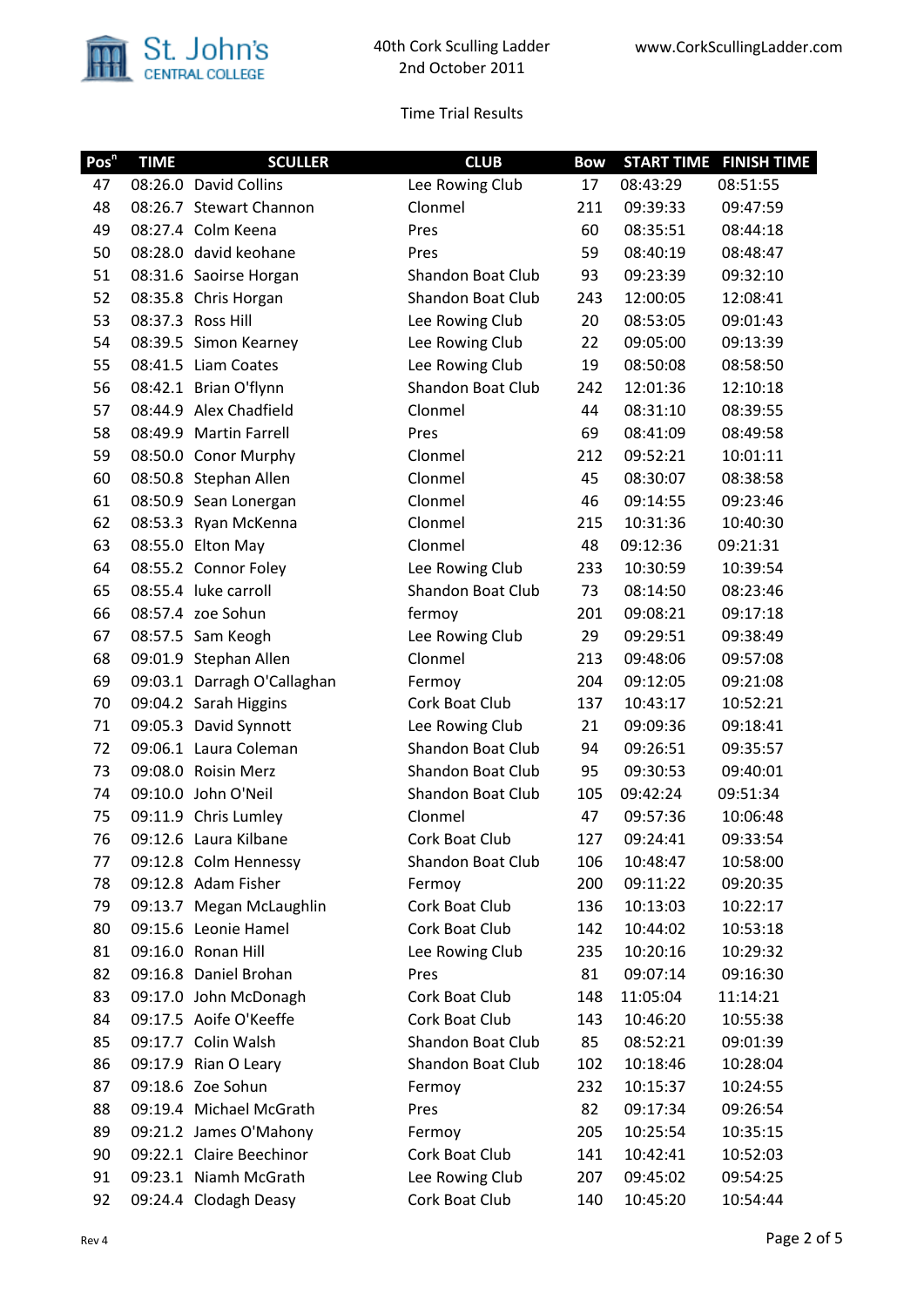

| Pos <sup>n</sup> | <b>TIME</b> | <b>SCULLER</b>              | <b>CLUB</b>       | <b>Bow</b>   | <b>START TIME</b> | <b>FINISH TIME</b> |
|------------------|-------------|-----------------------------|-------------------|--------------|-------------------|--------------------|
| 93               |             | 09:26.2 Eimear Ryan         | Fermoy            | 206          | 09:20:47          | 09:30:13           |
| 94               |             | 09:27.5 Mark Breen          | Lee Rowing Club   | 239          | 09:45:52          | 09:55:19           |
| 95               |             | 09:30.7 Peter Collins       | Lee Rowing Club   | 36           | 09:16:50          | 09:26:21           |
| 96               |             | 09:31.2 Tony Corcoran       | Lee Valley        | 83           | 08:39:30          | 08:49:02           |
| 97               |             | 09:31.3 Joe Hegarty         | Cork Boat Club    | 192          | 08:13:47          | 08:23:18           |
| 98               |             | 09:34.2 Ciara Quinlan       | Cork Boat Club    | 129          | 09:49:58          | 09:59:32           |
| 99               |             | 09:35.2 Siobhan Power       | Cork Boat Club    | 135          | 09:59:25          | 10:09:00           |
| 100              |             | 09:35.3 Dan Fisher          | Fermoy            | 208          | 09:56:19          | 10:05:55           |
| 101              |             | 09:36.1 Aoibhe Luke         | Cork Boat Club    | 128          | 09:53:04          | 10:02:41           |
| 102              |             | 09:36.6 Aine Creedon        | Cork Boat Club    | 138          | 10:47:06          | 10:56:42           |
| 103              |             | 09:36.6 Katie Mackey        | Cork Boat Club    | 139          | 10:44:42          | 10:54:19           |
| 104              |             | 09:36.9 Niamh O'Sullivan    | Cork Boat Club    | 126          | 09:25:12          | 09:34:49           |
| 105              |             | 09:38.0 Darragh O'Callaghan | fermoy            | 228          | 10:56:46          | 11:06:24           |
| 106              |             | 09:38.4 Eimear Cummins      | Lee Rowing Club   | 15           | 08:33:46          | 08:43:24           |
| 107              |             | 09:39.1 seamus sweeney      | Pres              | 64           | 08:08:52          | 08:18:31           |
| 108              |             | 09:39.7 Ciaran Hurley       | Shandon Boat Club | 103          | 10:16:30          | 10:26:10           |
| 109              |             | 09:40.3 Dervla Devine       | Cork Boat Club    | 151          | 11:26:02          | 11:35:43           |
| 110              |             | 09:40.3 Alex Chadfield      | Clonmel           | 214          | 10:32:31          | 10:42:12           |
| 111              |             | 09:43.7 Shaun O Connell     | Pres              | 63           | 08:43:14          | 08:52:58           |
| 112              |             | 09:46.2 Oscar Bradley       | Fermoy            | 209          | 09:55:26          | 10:05:12           |
| 113              |             | 09:46.6 Claire Synnott      | Lee Rowing Club   | $\mathbf{1}$ | 08:19:51          | 08:29:38           |
| 114              |             | 09:47.6 shauna kinsella     | Clonmel           | 50           | 09:14:14          | 09:24:01           |
| 115              |             | 09:49.5 Ronan Byrne         | Shandon Boat Club | 111          | 10:50:45          | 11:00:35           |
| 116              |             | 09:49.7 Lara O'Brien        | Cork Boat Club    | 146          | 10:53:25          | 11:03:15           |
| 117              |             | 09:49.7 Aoife McGrath       | Lee Rowing Club   | 234          | 10:18:19          | 10:28:09           |
| 118              |             | 09:52.0 Adam Fisher         | Fermoy            | 230          | 10:33:14          | 10:43:06           |
| 119              |             | 09:52.3 Michael Grufferty   | Pres              | 70           | 09:18:58          | 09:28:51           |
| 120              |             | 09:52.4 James O'Mahony      | Fermoy            | 227          | 11:16:41          | 11:26:34           |
| 121              |             | 09:55.2 Caroline Murray     | Cap.Quin          | 40           | 08:33:07          | 08:43:02           |
| 122              |             | 09:56.1 Stephen O Sullivan  | Shandon Boat Club | 109          | 10:50:14          | 11:00:10           |
| 123              |             | 09:56.7 Clodagh Scannell    | Shandon Boat Club | 90           | 09:06:04          | 09:16:00           |
| 124              |             | 09:56.7 Tom Bond            | Pres              | 65           | 09:16:12          | 09:26:09           |
| 125              |             | 09:57.5 Karen Jeffers       | Cork Boat Club    | 131          | 10:15:00          | 10:24:58           |
| 126              |             | 10:00.4 Andrew McCarthy     | Pres              | 88           | 09:49:13          | 09:59:14           |
| 127              |             | 10:01.9 Eimear Ryan         | Fermoy            | 231          | 10:23:52          | 10:33:54           |
| 128              |             | 10:02.0 Barry Connolly      | Cork Boat Club    | 121          | 08:44:40          | 08:54:42           |
| 129              |             | 10:02.3 james Hodkinson     | Shandon Boat Club | 79           | 08:47:21          | 08:57:23           |
| 130              |             | 10:02.5 Emmet O Sullivan    | Shandon Boat Club | 107          | 10:49:10          | 10:59:12           |
| 131              |             | 10:02.7 David Twomey        | Pres              | 80           | 09:47:11          | 09:57:14           |
| 132              |             | 10:04.2 lauren Conolly      | Cork Boat Club    | 125          | 09:24:13          | 09:34:18           |
| 133              |             | 10:04.5 Leah Mac Curtain    | Shandon Boat Club | 96           | 10:05:30          | 10:15:35           |
| 134              |             | 10:05.1 Ciara McGrath       | Cork Boat Club    | 144          | 10:47:33          | 10:57:38           |
| 135              |             | 10:07.8 Neasa O'Brien       | Lee Rowing Club   | 27           | 10:03:43          | 10:13:51           |
| 136              |             | 10:08.4 Nina Hurley         | Cork Boat Club    | 132          | 09:51:37          | 10:01:46           |
| 137              |             | 10:08.7 Jamie Freeman       | Fermoy            | 203          | 09:15:47          | 09:25:56           |
| 138              |             | 10:09.3 Sally Haugh         | Lee Rowing Club   | 23           | 10:06:56          | 10:17:05           |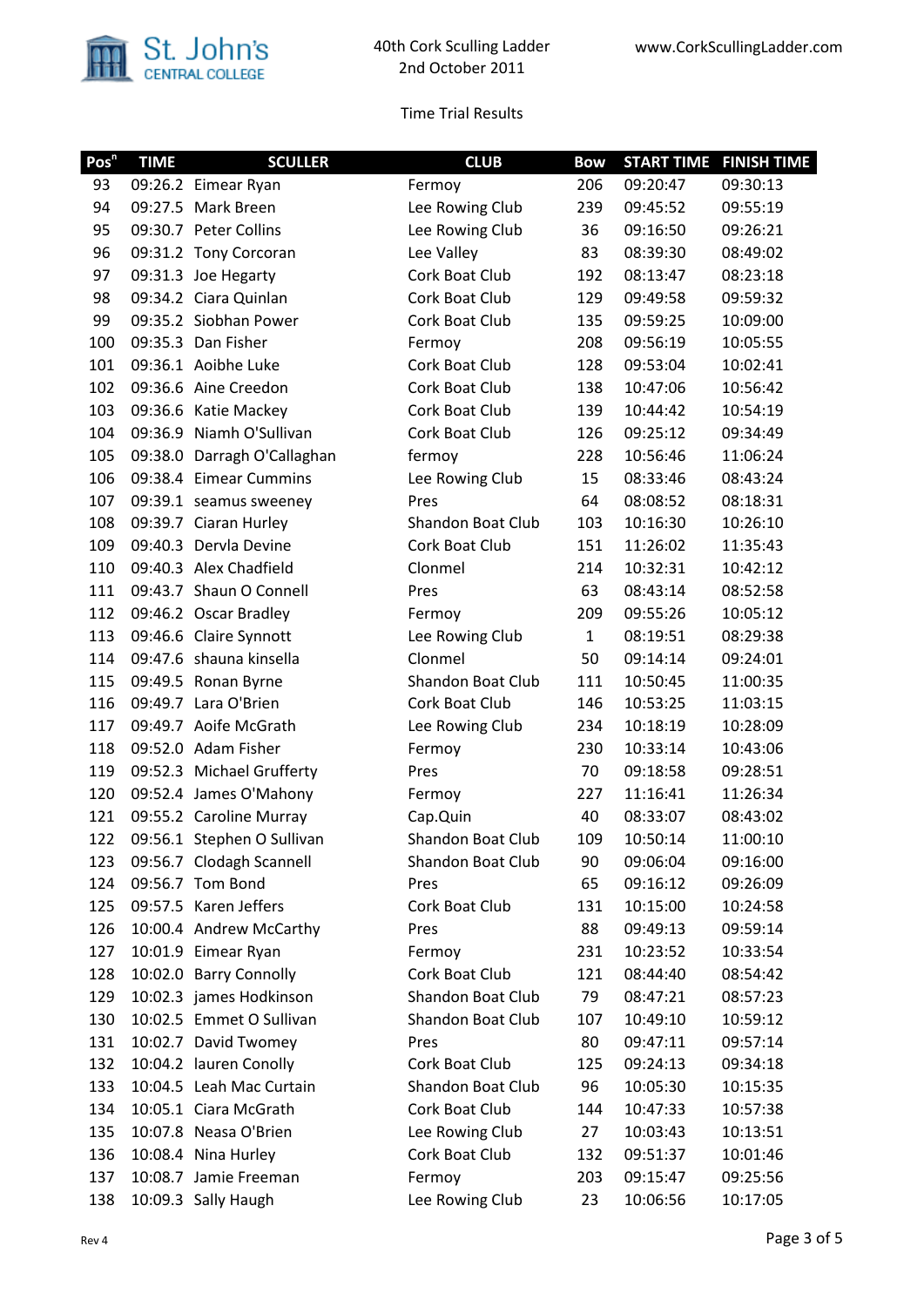

| Pos <sup>n</sup> | <b>TIME</b> | <b>SCULLER</b>                 | <b>CLUB</b>              | <b>Bow</b> |          | <b>START TIME FINISH TIME</b> |
|------------------|-------------|--------------------------------|--------------------------|------------|----------|-------------------------------|
| 139              |             | 10:09.9 Niamh MC'Nally         | Clonmel                  | 49         | 09:13:41 | 09:23:51                      |
| 140              |             | 10:11.6 Santa Millere          | Lee Rowing Club          | 26         | 09:33:14 | 09:43:26                      |
| 141              |             | 10:14.8 Sam Butler             | Lee Rowing Club          | 4          | 08:28:08 | 08:38:22                      |
| 142              |             | 10:15.2 katie O'Neill          | fermoy                   | 202        | 09:10:10 | 09:20:25                      |
| 143              |             | 10:15.4 Katie Nagle            | Shandon Boat Club        | 97         | 09:30:16 | 09:40:31                      |
| 144              |             | 10:18.8 martin keohane         | pres                     | 62         | 08:09:10 | 08:19:29                      |
| 145              |             | 10:19.0 Elaine Murray          | Cork Boat Club           | 130        | 09:51:01 | 10:01:20                      |
| 146              |             | 10:19.5 Julian Larkin          | Lee Rowing Club          | 18         | 08:51:44 | 09:02:04                      |
| 147              |             | 10:25.5 Thomas Cregan          | Pres                     | 87         | 09:58:23 | 10:08:49                      |
| 148              |             | 10:31.7 Eoin Mc Donagh         | shandon Boat Club        | 67         | 08:12:32 | 08:23:03                      |
| 149              |             | 10:34.0 Rory O'Sullivan        | Lee Rowing Club          | 5          | 08:27:37 | 08:38:11                      |
| 150              |             | 10:38.4 Hugh Deasy             | lee Rowing Club          | 24         | 09:03:25 | 09:14:04                      |
| 151              |             | 10:39.5 David Murphy           | <b>Shandon Boat Club</b> | 108        | 10:49:43 | 11:00:23                      |
| 152              |             | 10:40.9 Sarahjane O'Mahoney    | Lee Rowing Club          | 25         | 09:10:47 | 09:21:28                      |
| 153              |             | 10:41.0 Jim Conroy             | Shandon Boat Club        | 119        | 12:21:32 | 12:32:13                      |
| 154              |             | 10:41.3 Jamie Freeman          | Fermoy                   | 229        | 11:04:08 | 11:14:49                      |
| 155              |             | 10:41.9 Laura O'Connell        | Cork Boat Club           | 147        | 11:24:56 | 11:35:38                      |
| 156              |             | 10:44.9 Zoe Kampff             | <b>Shandon Boat Club</b> | 89         | 08:55:45 | 09:06:30                      |
| 157              |             | 10:45.4 Sophie Healy           | Shandon Boat Club        | 98         | 10:04:51 | 10:15:37                      |
| 158              |             | 10:47.7 Ellen Atkinson         | Shandon Boat Club        | 84         | 08:51:00 | 09:01:48                      |
| 159              |             | 10:49.3 Daisy Callanan         | Shandon Boat Club        | 116        | 11:33:59 | 11:44:48                      |
| 160              |             | 10:50.3 Rebecca O Sullivan     | Shandon Boat Club        | 91         | 09:41:41 | 09:52:32                      |
| 161              |             | 10:50.8 Afraic O'Riordan       | Cork Boat Club           | 150        | 11:23:12 | 11:34:03                      |
| 162              |             | 10:52.0 Victor Cordon          | Cork Boat Club           | 156        | 11:52:12 | 12:03:04                      |
| 163              |             | 11:02.9 Meg Holland            | Shandon Boat Club        | 92         | 09:21:48 | 09:32:51                      |
| 164              |             | 11:07.8 Claudia O Sullivan     | Shandon Boat Club        | 114        | 11:00:17 | 11:11:25                      |
| 165              |             | 11:09.2 Adam Buckley           | Lee Rowing Club          | 240        | 10:09:27 | 10:20:36                      |
| 166              |             | 11:10.2 Shane O'Connell        | Cork Boat Club           | 159        | 11:59:12 | 12:10:23                      |
| 167              |             | 11:11.9 Ruth Heylin            | Shandon Boat Club        | 101        | 10:00:44 | 10:11:56                      |
| 168              |             | 11:21.4 Tadhg Murphy           | Cork Boat Club           | 155        | 11:48:26 | 11:59:47                      |
| 169              |             | 11:21.4 matthew Palliser-kehoe | Pres                     | 86         | 09:54:39 | 10:06:01                      |
| 170              |             | 11:24.1 Mia Kovacs             | Cork Boat Club           | 122        | 08:58:53 | 09:10:17                      |
| 171              |             | 11:26.5 Heather Madden         | Cork Boat Club           | 133        | 10:21:21 | 10:32:47                      |
| 172              |             | 11:35.0 Shane Crean            | Lee Rowing Club          | 28         | 09:27:48 | 09:39:23                      |
| 173              |             | 11:38.1 Liam O'Connell         | Cork Boat Club           | 154        | 11:15:09 | 11:26:47                      |
| 174              |             | 11:39.8 Kristine Hartnett      | Shandon Boat Club        | 112        | 11:22:10 | 11:33:50                      |
| 175              |             | 11:43.2 Katie O'Neill          | Fermoy                   | 238        | 10:17:08 | 10:28:51                      |
| 176              |             | 11:48.5 David Breen            | Lee Rowing Club          | 34         | 09:34:15 | 09:46:03                      |
| 177              |             | 11:51.3 Elaine O'Sullivan      | Cork Boat Club           | 134        | 11:34:49 | 11:46:40                      |
| 178              |             | 11:56.0 Feargal O'Sullivan     | Cork Boat Club           | 153        | 12:09:18 | 12:21:14                      |
| 179              |             | 11:56.9 Cian O'Sullivan        | Cork Boat Club           | 123        | 09:22:40 | 09:34:37                      |
| 180              |             | 11:57.0 Emmet Walsh            | Cork Boat Club           | 145        | 11:31:27 | 11:43:24                      |
| 181              |             | 12:01.2 Jill Crowley           | Shandon Boat Club        | 113        | 11:18:13 | 11:30:14                      |
| 182              |             | 12:05.6 Daisy Callanan         | Shandon Boat Club        | 100        | 10:01:41 | 10:13:46                      |
| 183              |             | 12:07.9 Evan Judge             | Shandon Boat Club        | 118        | 11:56:42 | 12:08:50                      |
| 184              |             | 12:08.3 Ray Fitzgerald         | Lee Rowing Club          | 31         | 10:35:07 | 10:47:15                      |